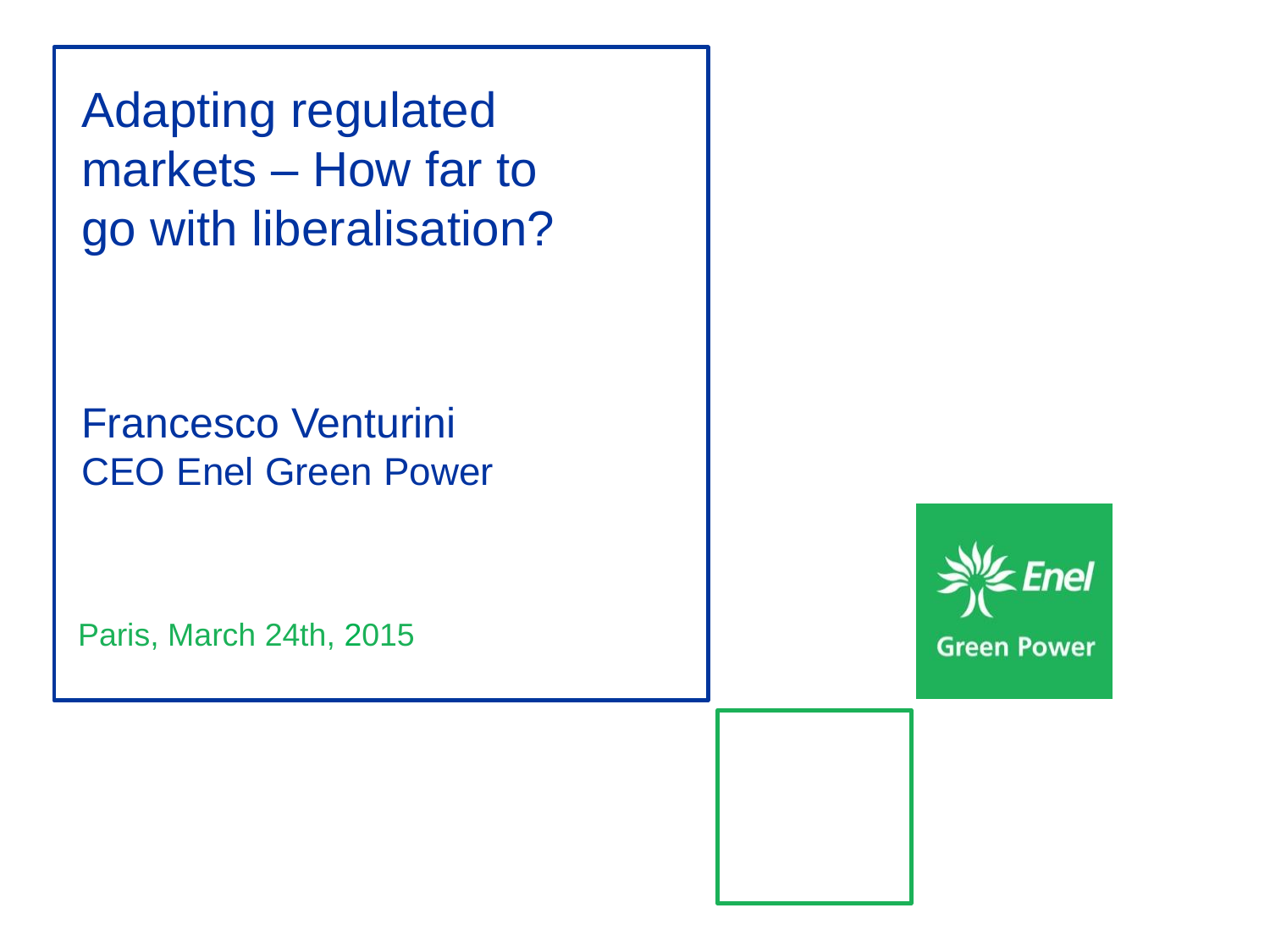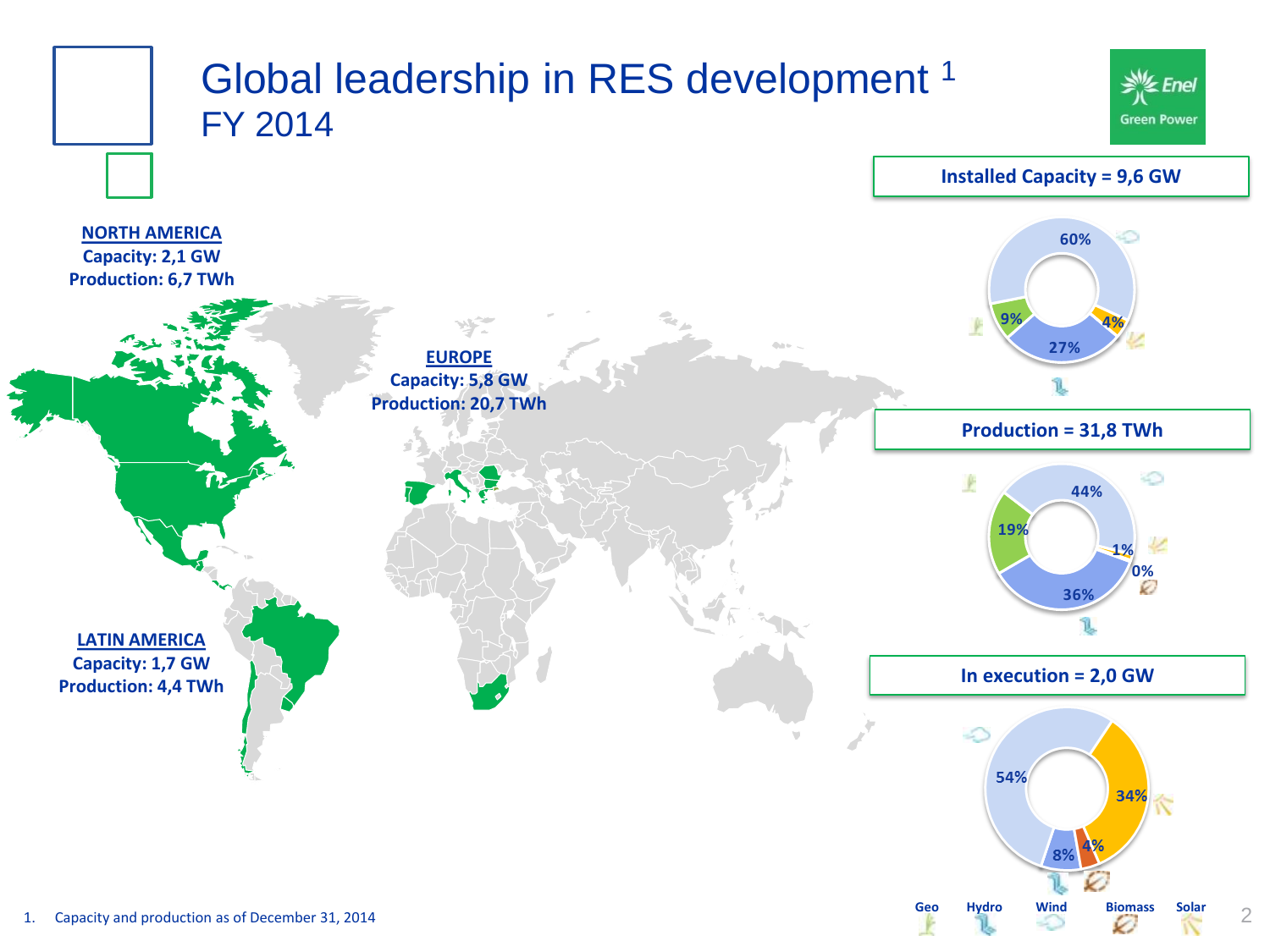

**16 EGP countries of which 6 Tender/PPA**

**42 EGP Countries of Interest of which 30 with Tender/PPA**

**Fixed Incentive Schemes (GC, Tariffs) Competitive Incentive Schemes (tender/PPA)**

Note: analysis based on EGP countries. Remuneration mechanisms refer to RES Utility-scale plants. The following countries are classified based on the remuneration mechanism selected by EGP: Costa Rica, Panama, El Salvador, Mexico. In Brazil also FiTs exist for small hydro projects established under a distributed generation regime and they are currently being phased out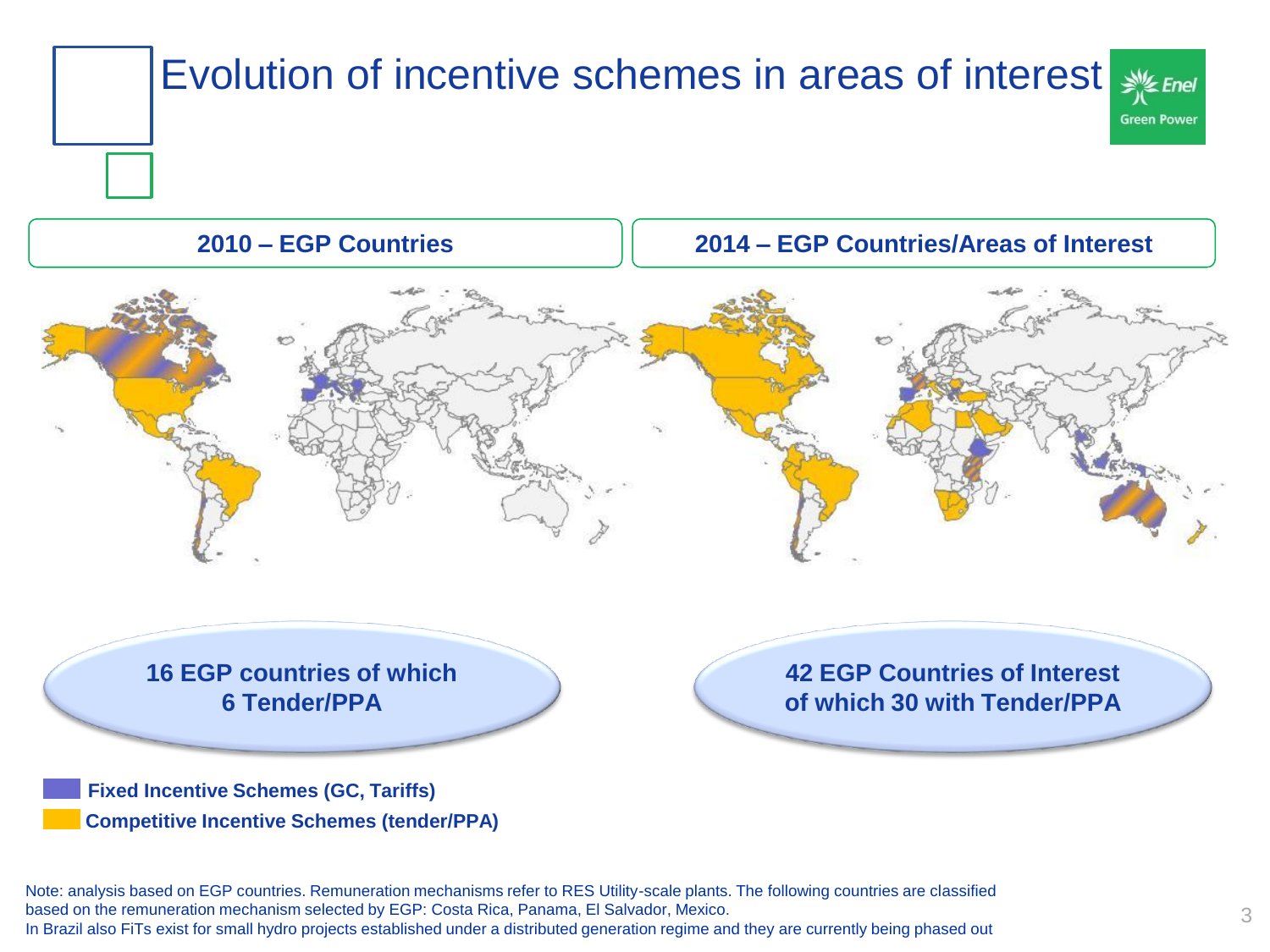|                                                                                                                          | FIT vs. Competitive mechanisms                                                                                                                                                                                                                                             | <b>Green Power</b>                                                                                                                                                                                                                                                                                                                                           |
|--------------------------------------------------------------------------------------------------------------------------|----------------------------------------------------------------------------------------------------------------------------------------------------------------------------------------------------------------------------------------------------------------------------|--------------------------------------------------------------------------------------------------------------------------------------------------------------------------------------------------------------------------------------------------------------------------------------------------------------------------------------------------------------|
|                                                                                                                          | <b>PROS</b>                                                                                                                                                                                                                                                                | <b>CONS</b>                                                                                                                                                                                                                                                                                                                                                  |
| <b>Feed in Tariffs</b><br>$eg$ .:<br>$\sqrt{G}$ ermany<br>$\sqrt{G}$ reece<br>$\sqrt{F}$ rance<br>$\sqrt{\text{Turkey}}$ | $\checkmark$ Attractive mechanism also for <b>low-risk</b><br><b>investors</b><br>$\checkmark$ Support significantly the acceleration of<br>the installed capacity<br>$\checkmark$ Simple structure, ideal for the mass<br>market. Eg: Distributed Generation              | $\checkmark$ Non meritocratic approach<br>$\checkmark$ Mismanagement of tariffs may lead to an under /<br>over development of RES compared to the objective<br>set<br>$\checkmark$ Limited flexibility: in case of rapid evolution of<br>technology, many changes are required<br>$\checkmark$ In case of too generous tariffs, high costs for the<br>system |
| <b>PPAs through</b><br>competitive<br>process<br>eg:<br>VUS<br>$\sqrt{B}$ razil<br>✔ South Africa                        | ← Efficient use of economic resources<br>$\checkmark$ Possibility of setting specific capacity<br>target<br>$\checkmark$ Meritocratic mechanism (cheaper and<br>more efficient projects are selected)<br>$\checkmark$ Learning effect for both parties through<br>practice | $\checkmark$ With no prequalification criteria, risk of under-bid<br>and distortion of the competitive mechanism<br>$\checkmark$ Remuneration strongly linked to the level of<br>competition<br>$\checkmark$ Remuneration uncertainty when entering into a new<br>country<br>$\checkmark$ Not suitable for small-scale projects                              |

› **Two different approaches to deploy renewable technologies that impact in different ways the national electricity system**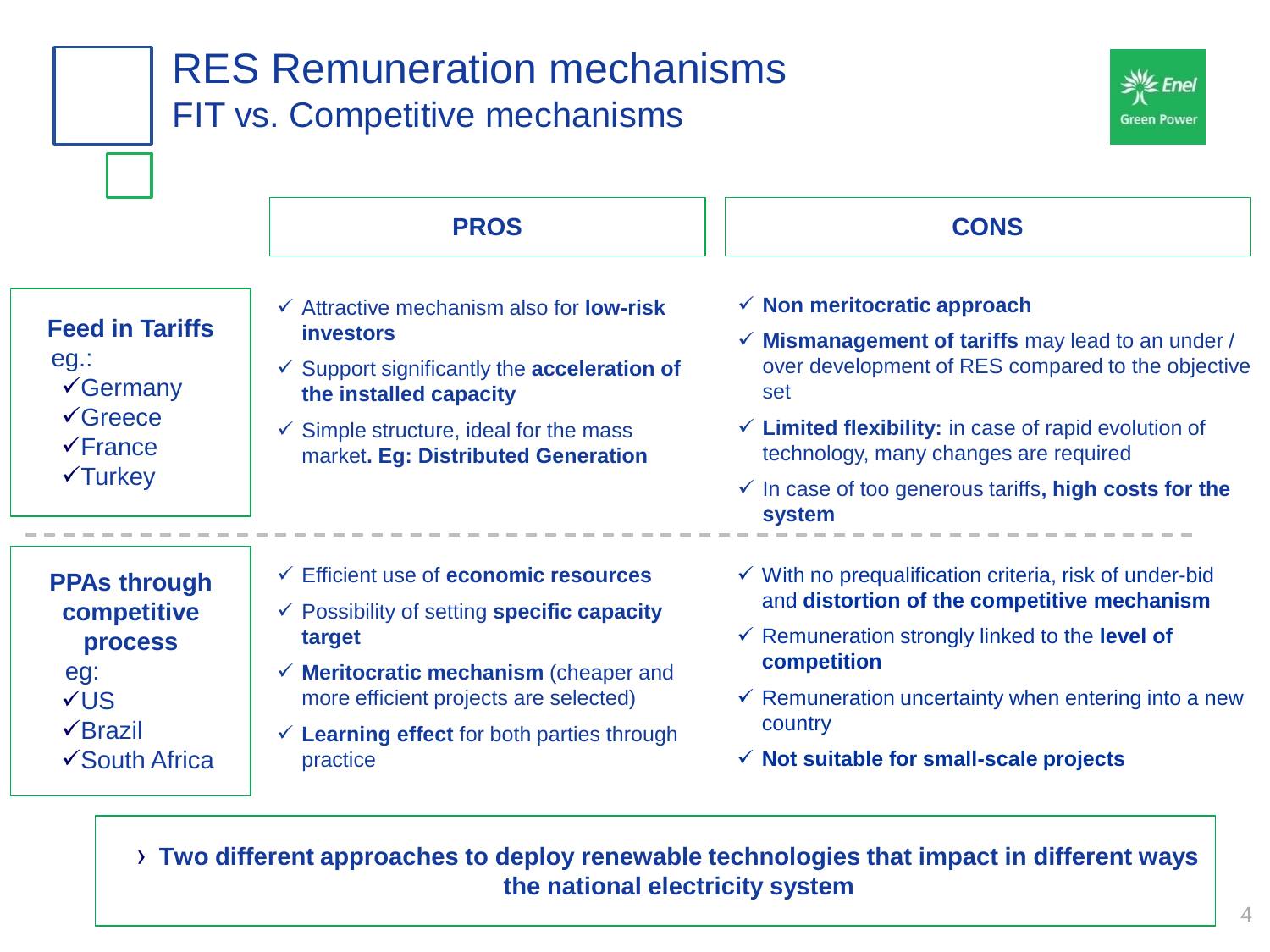## Investments<sup>1</sup> and Installed Capacity 2010-2014





*Since 2010 over €7,3 Bn of CAPEX, of which €2,2 Bn in New Markets and €1,1 Bn in North America.* 

## **Installed Capacity by Technology (MW)**



1. Including maintenance capex..

2. Net cash grant